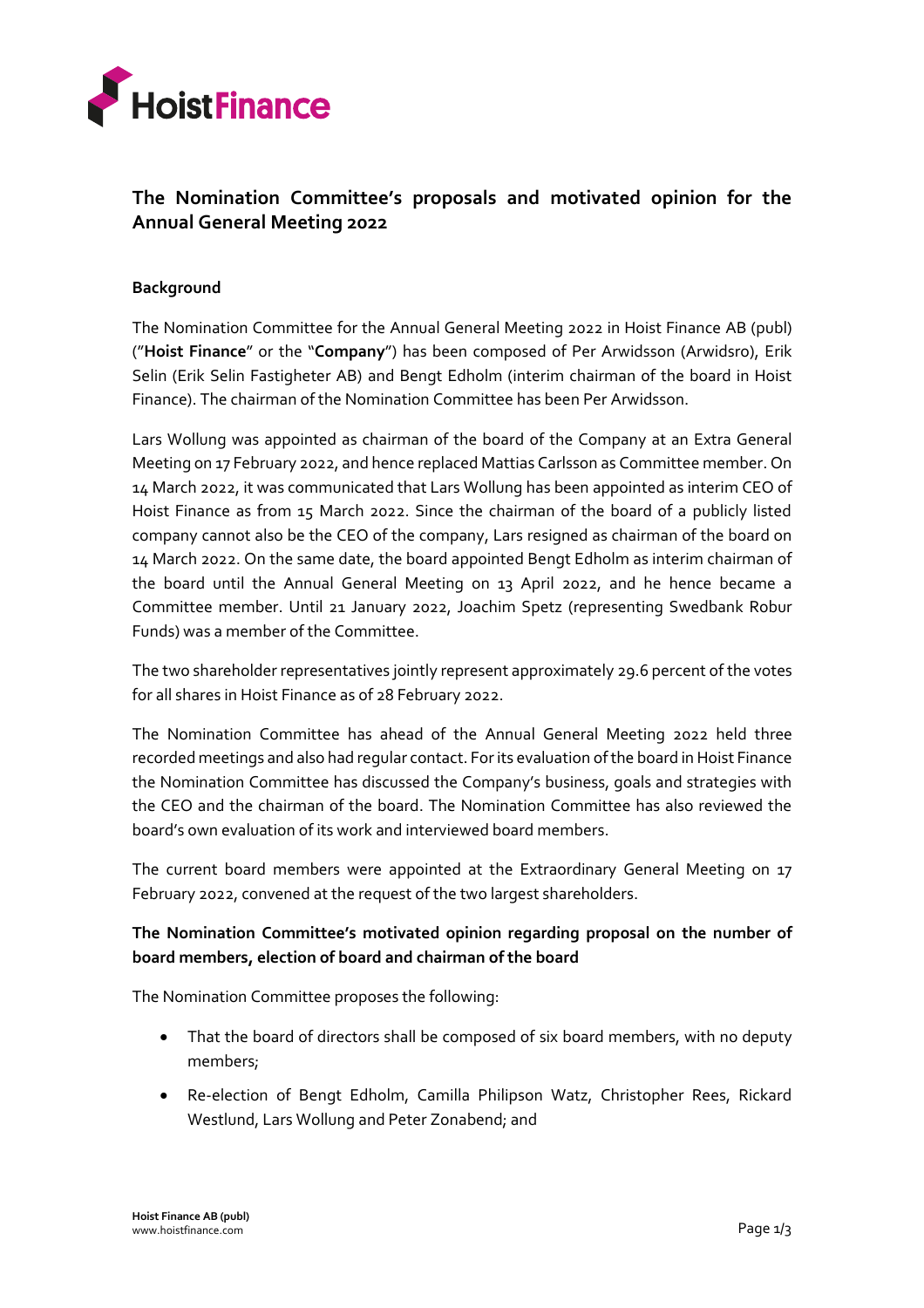

Election of Bengt Edholm as chairman of the board.

A presentation of the proposed board members is included in Appendix 12A.

The members of the Nomination Committee are of the opinion that the proposed board has the capacity to carry out the work necessary to potentially make the Company a leading company within the non-performing loans industry in Europe.

All members have experience from the banking and finance sector in the form of long-standing operative roles and/or board member roles. Bengt Edholm and Christopher Rees have had leading manager positions within the banking sector during many years, and have worked in the banking sector during their entire careers. Camilla Philipson Watz currently works as General Counsel for a company active in the real estate mortgage business, and has previously worked for two banks and the Swedish Financial Supervisory Authority. Rickard Westlund has worked operationally during twelve years and Lars Wollung has been a board member in the banking sector for the last six years. Experience from the non-performing loans business is held by Rickard Westlund and Lars Wollung who both have more than 15 years of experience from the sector, for example as responsible for the largest company in the European industry. Christopher Rees has 25 years of experience from the credit market in Europe, and has experience from the sale of credit portfolios.

In its work the Nomination Committee has in particular taken into consideration the Company's policy on diversity of the board members, the requirement in the Swedish Corporate Governance Code to aim for breadth, versatility and gender balance, and the requirements in the European Banking Authority's guidelines regarding suitability assessments of board members.

The Nomination Committee's proposal means that the board will be composed of one woman and five men. This does not fulfil the goal of gender balance, but it is the Nomination Committee's ambition to work in order to restore an equal gender balance.

The Nomination Committee's proposal for composition of the board also meets the requirements of the Swedish Corporate Governance Code for independent board members. All proposed board members are regarded as independent in relation to the Company, executive management and major shareholders, except for Lars Wollung who is not independent in relation to the Company and the executive management, and Peter Zonabend, who is not independent in relation to Arwidsro, the Company's largest shareholder.

In conclusion the Nomination Committee is of the opinion that the proposed board has suitable qualifications and an appropriate composition, characterized by versatility and width in terms of the members' competence, experience and background considering the Company's business, development stage and other conditions. The Nomination Committee has in